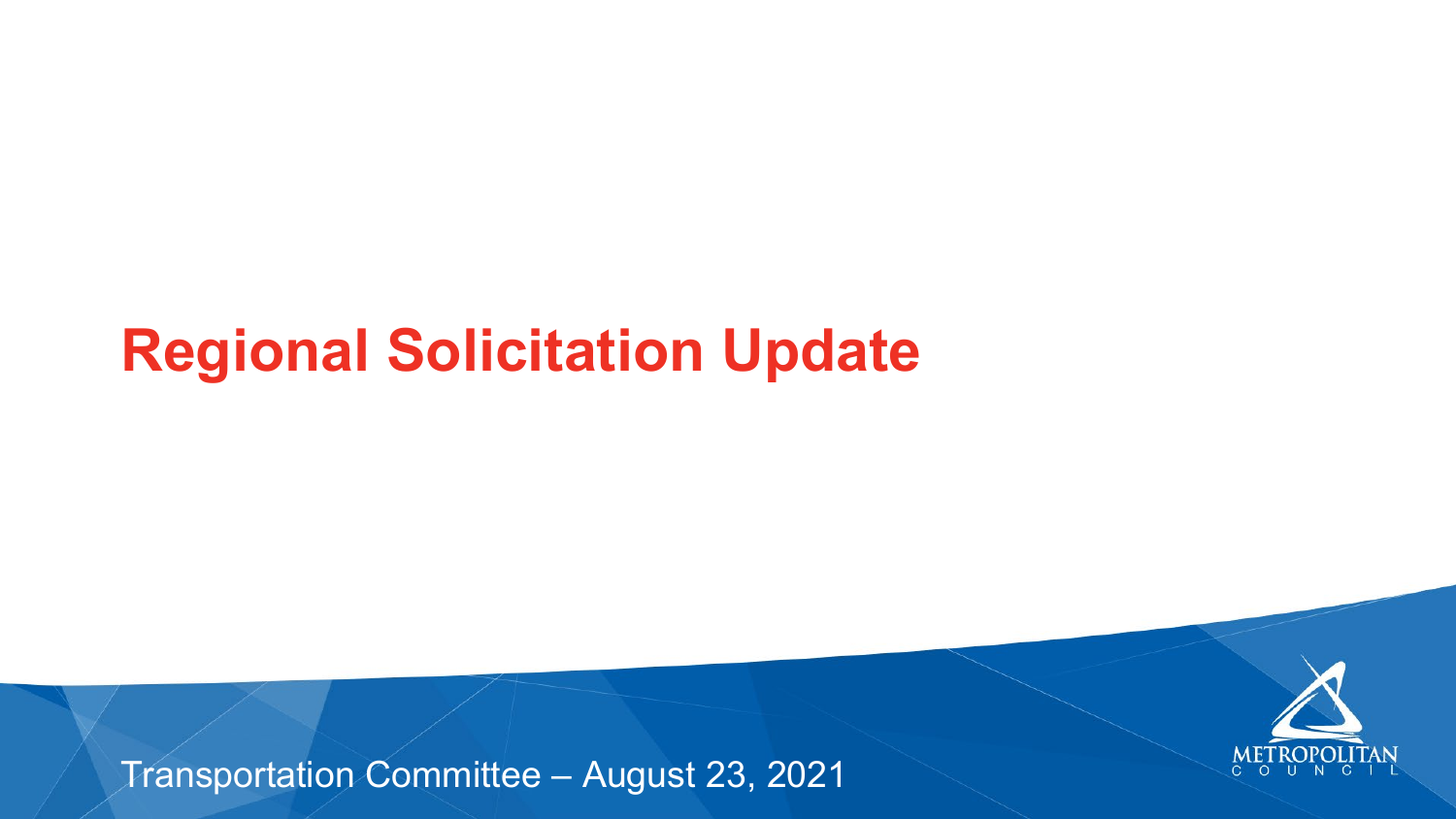

### **Recommended Application Categories**

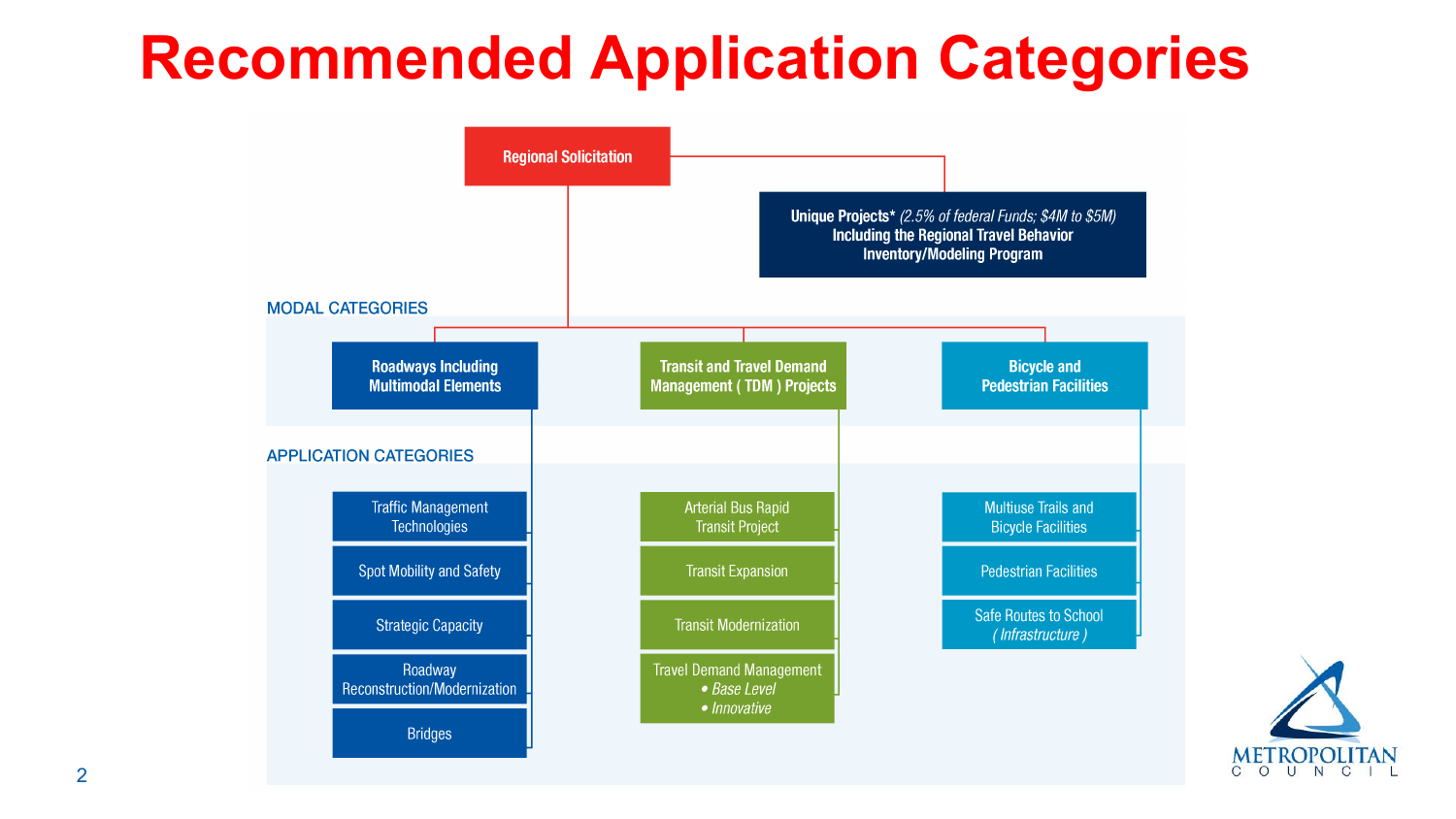

- TAB release for public comment in Sept
	- Regional Solicitation applications
	-
	- Highway Safety Improvement Program application – Regional Bicycle Transportation Network (RBTN) changes
	- Regional Bicycle Barriers changes
- TAB approval in Nov
- 
- Transportation Committee and Council concurrence on applications in Dec • Open application period Feb-April 2022
- Project selection Nov/Dec 2022

# **Regional Solicitation Schedule**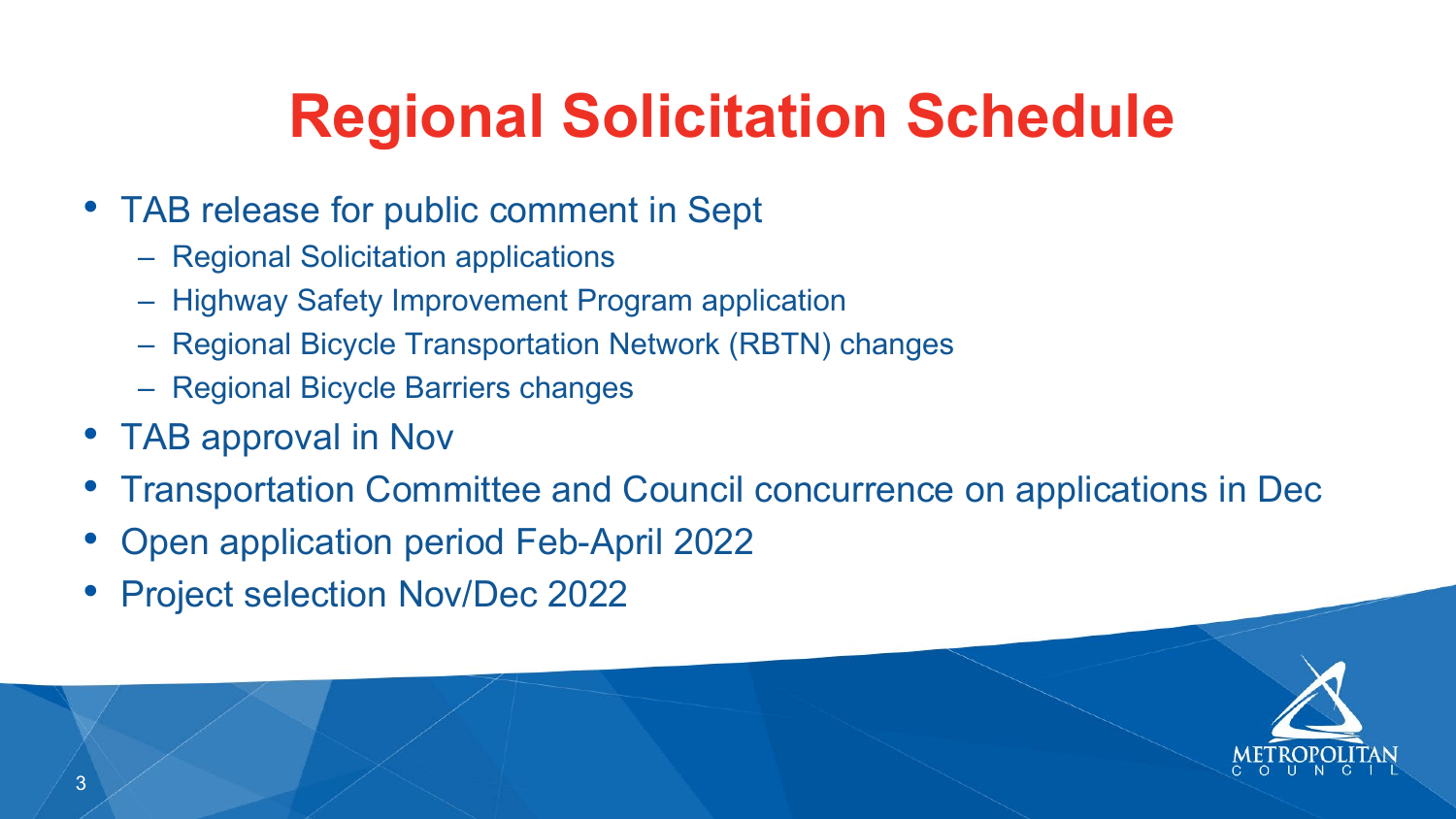



- New Unique Projects application category
- Updated Equity and Affordable Housing
- Increased safety points in the Spot Mobility and Safety application category
- Updated pedestrian safety measure based on Council's Pedestrian Safety Action Plan

## **Recommended Changes**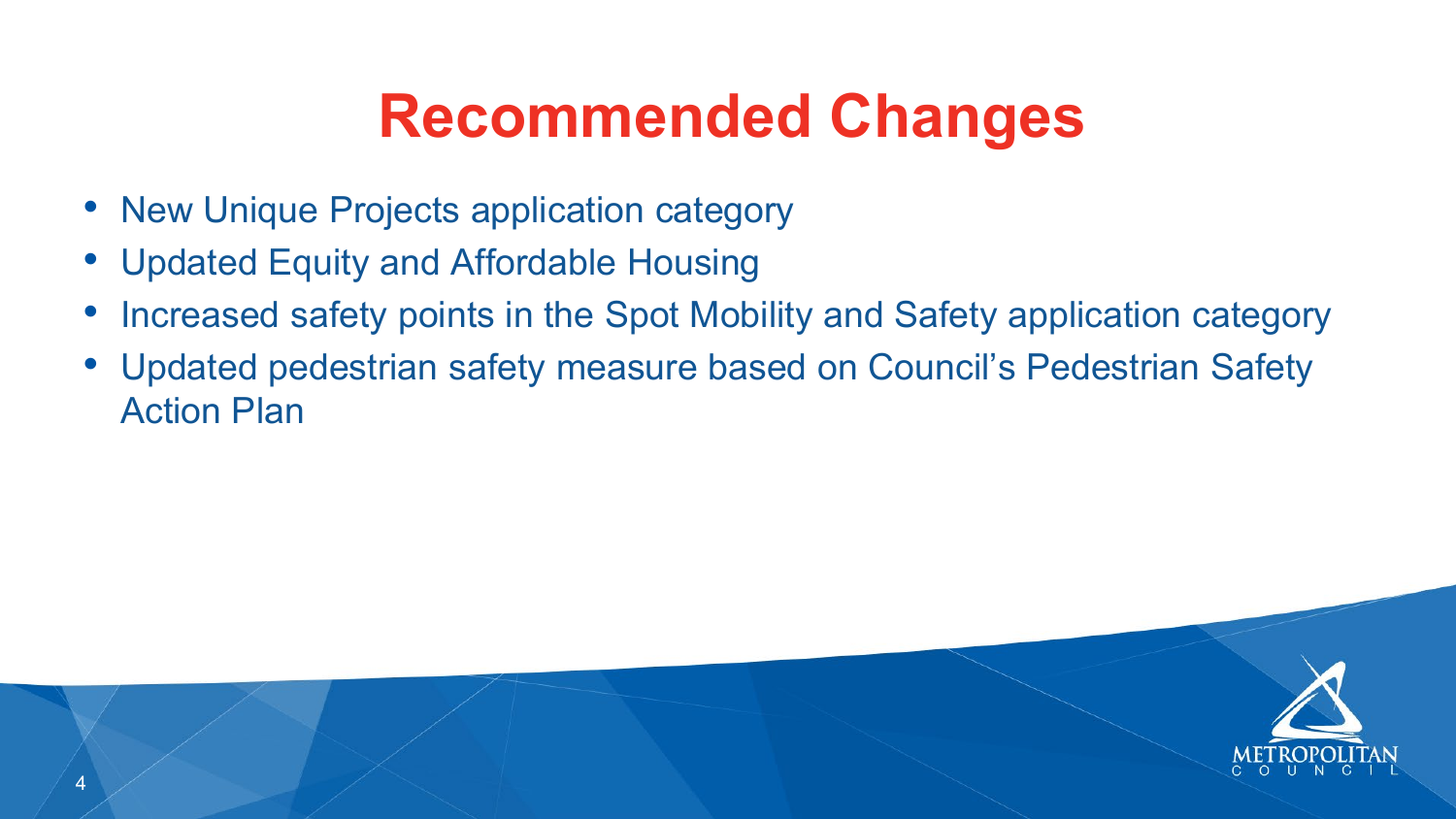## **Unique Project Application Design and Scoring**





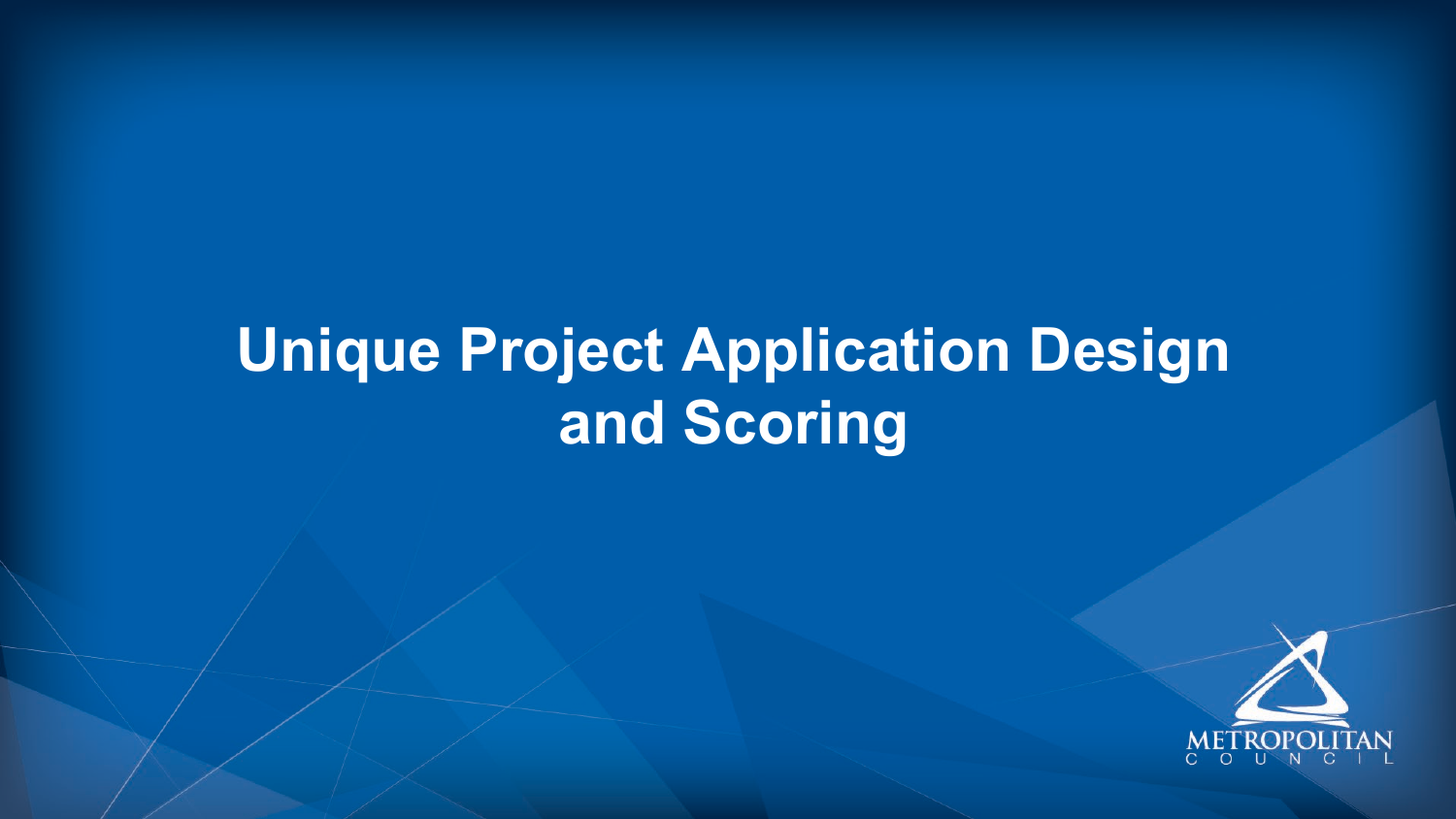

## **Regional Solicitation Unique Projects Policy Work Group**

- Met five times from April 23 July 9
- Comprised of TAB volunteers
	- 2 Met Council members
	- 4 County representatives
	- 3 City representatives
	- 5 Citizen or modal representatives
- Provided policy direction to technical staff to develop category details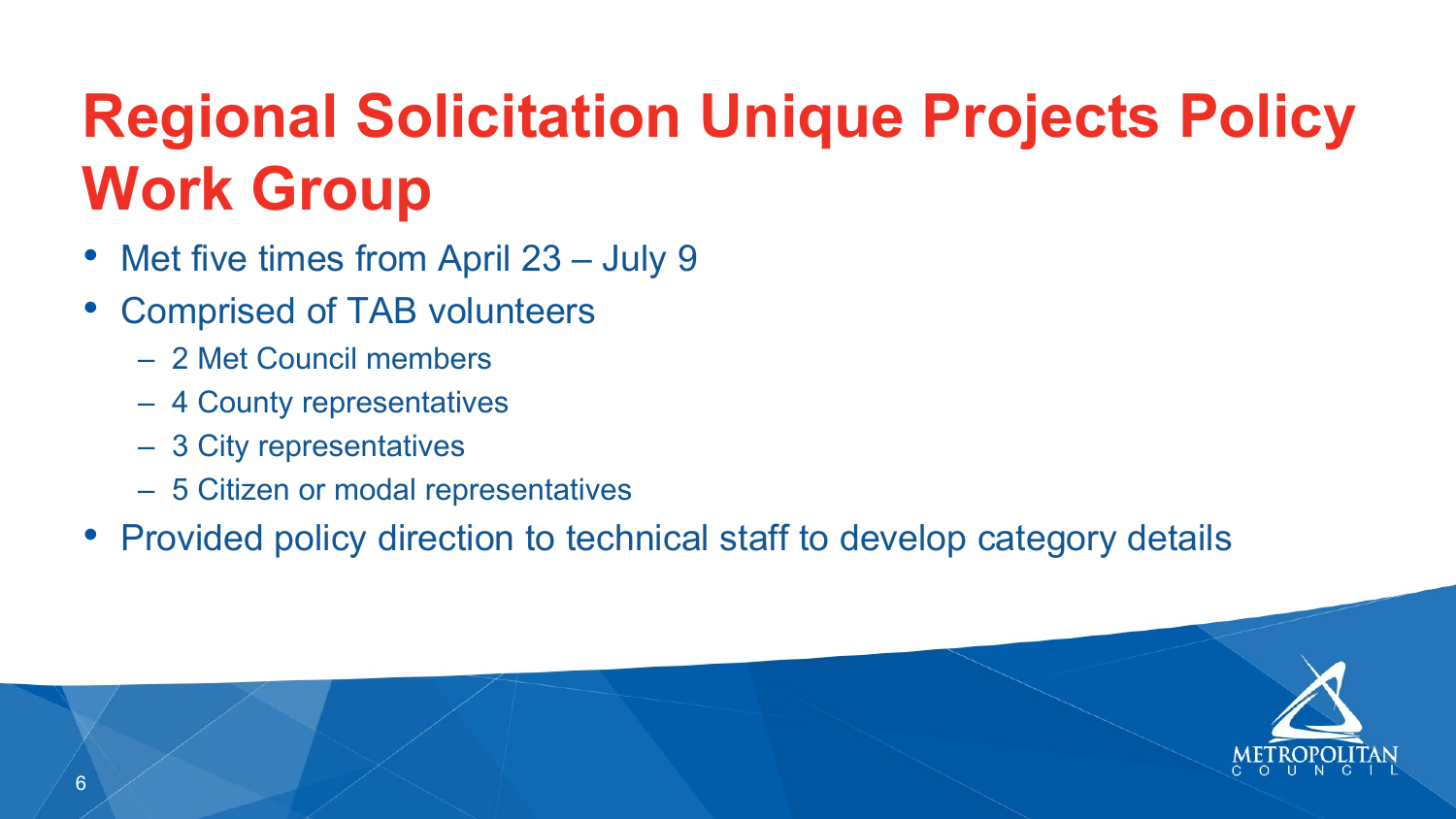

### **Two-Step Application Process**

Adopt unique projects draft application and release request for initial project interest Regional Solicitation public comment Sept – Nov 2021 Initial project interest form due November 2021 Consultation w/ potential applicants Nov – Jan 2022 Release final Regional Solicitation February 2022 Applications due April 2022 Evaluation May – August 2022 Project selection Sept – Nov 2022

### **Recommendations**

### **Unique Projects Timeframe**

September 2021

Overlap public comment period with initial project interest form



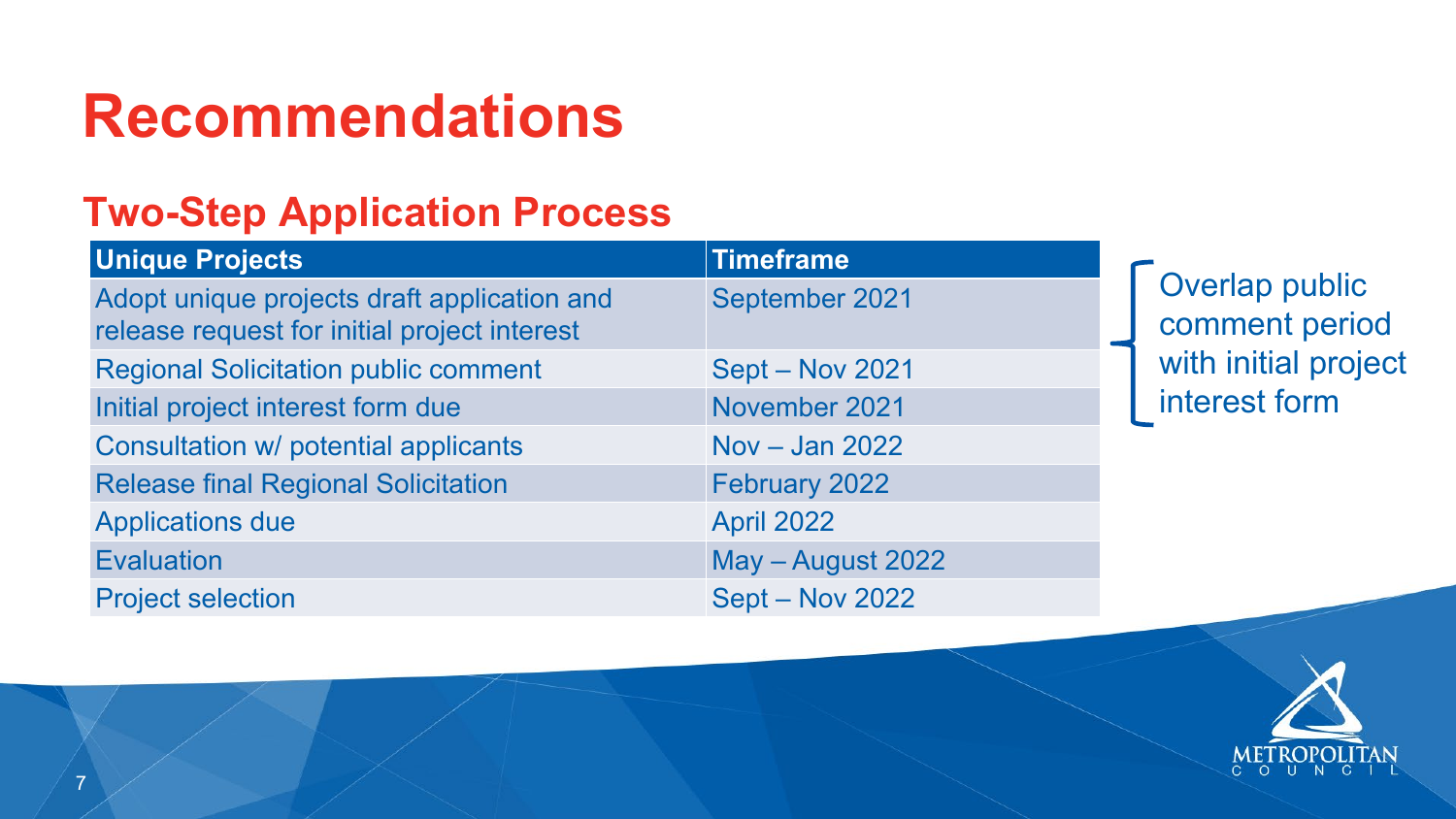



### **Recommendations (cont.)**

### **Evaluation Criteria Questions**

- Criteria are the six primary factors used to evaluate projects
	- How is the project **innovative**?
	- How does the project **reduce adverse environmental impacts** of transportation?
	- How does the project **improve racial equity**?
	- How does the project **support multimodal communities**?
	- How does the project have **regional impact** or how **could it be expanded** to more of the region?
	- How does the project **build partnerships or collaboration**?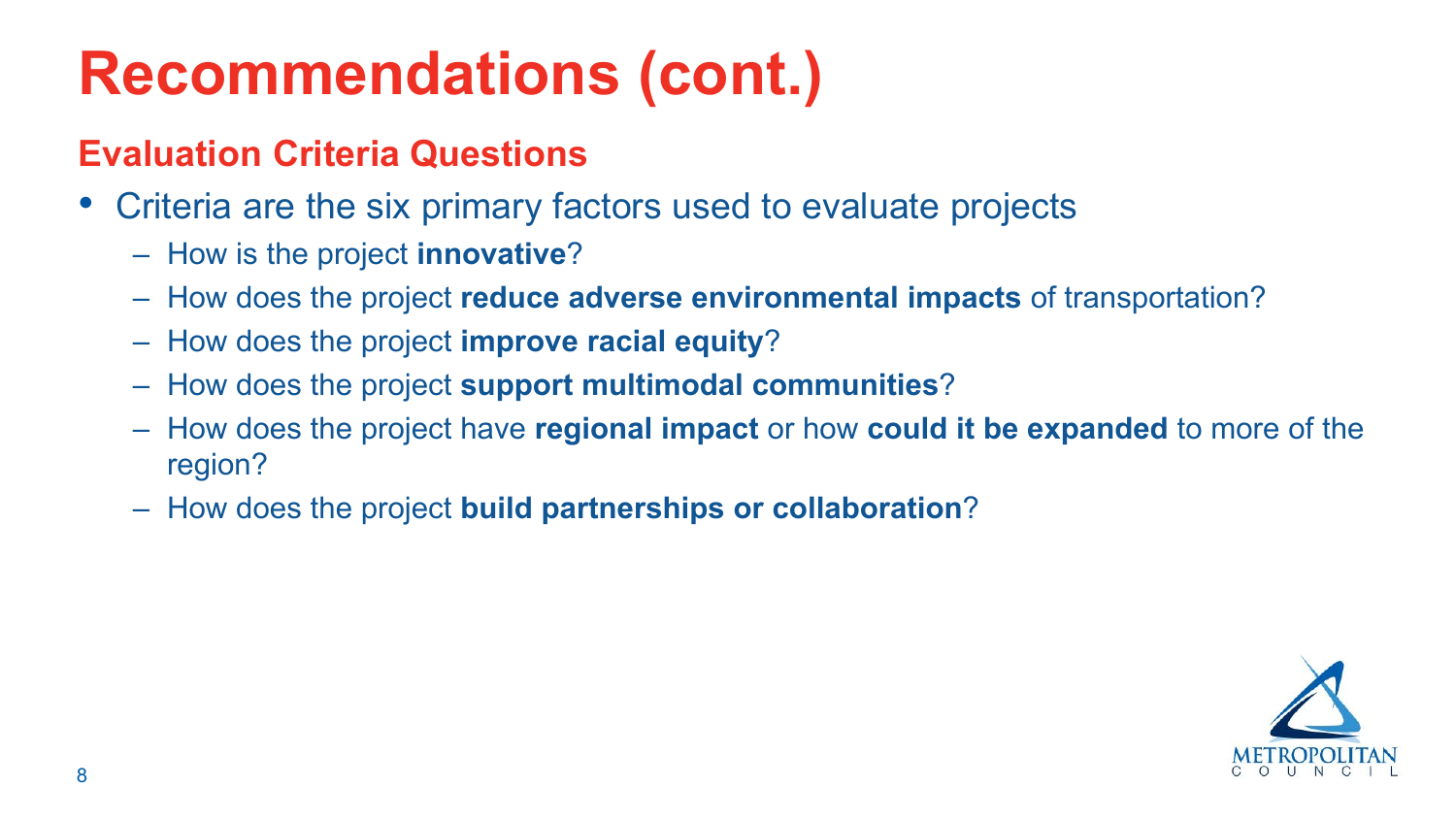### **Equity and Affordable Housing Measure Changes**



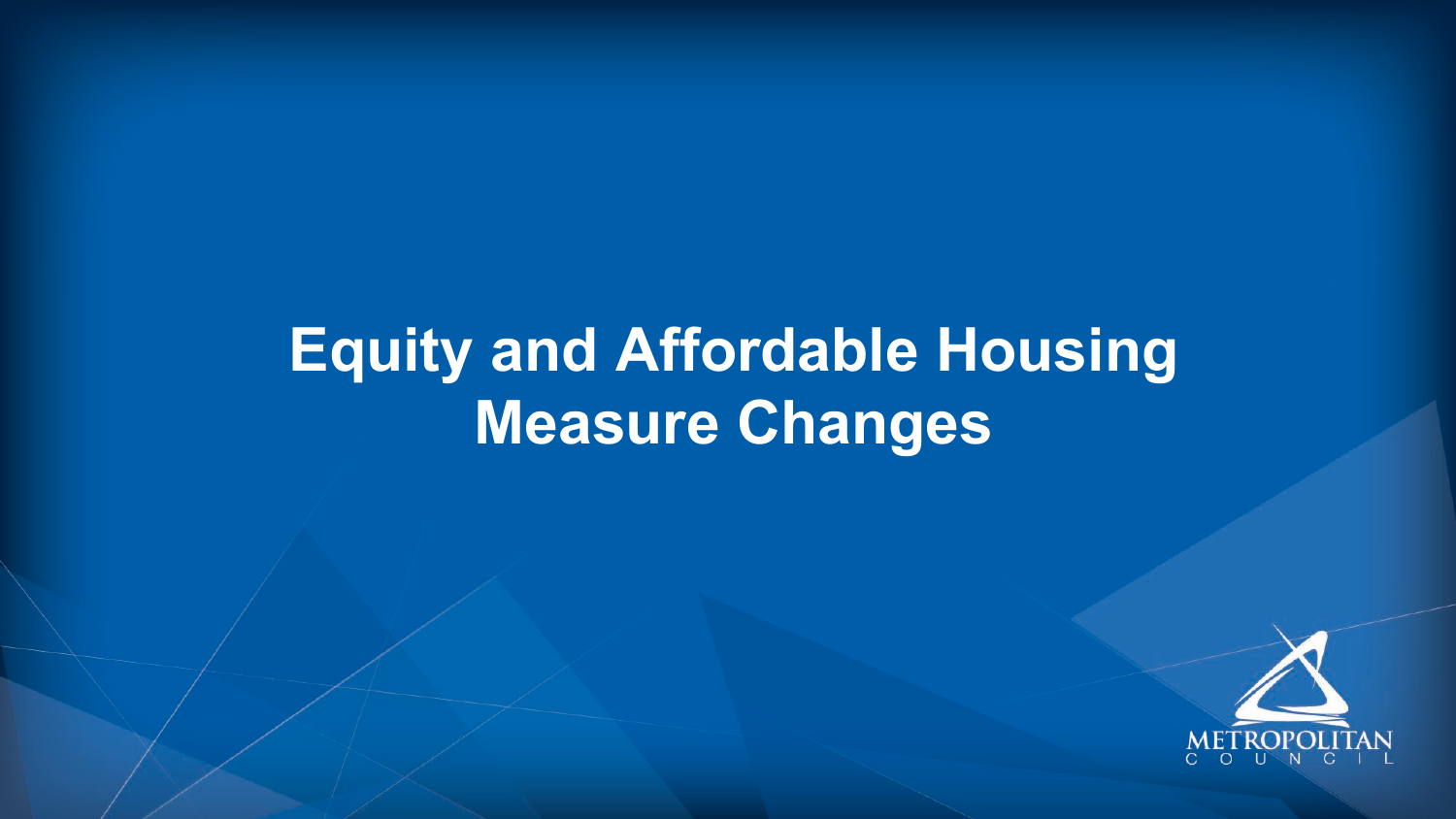# **2020 Regional Criteria Weighting**



| <b>Criteria</b>                           | Exp.  | <b>Roadway</b><br>Roadway Reconst/<br>Modern. | <b>Roadway</b><br><b>System</b><br>Man. | <b>Roadway</b><br><b>Bridges</b> | Transit<br>Exp. | <b>Transit</b><br>Modern. | <b>TDM</b>    | <b>Multi-Use</b><br><b>Trails &amp; Bike</b><br><b>Facility</b> | <b>Ped. Facility</b> | <b>Safe</b><br><b>Routes to</b><br><b>School</b> |
|-------------------------------------------|-------|-----------------------------------------------|-----------------------------------------|----------------------------------|-----------------|---------------------------|---------------|-----------------------------------------------------------------|----------------------|--------------------------------------------------|
| <b>Role in the Regional System</b>        | 17.5% | 17.5%                                         | 12.5%                                   | 19.5%                            | 10%             | 10%                       | 10%           | 20%                                                             | 15%                  | $\sim$ $\sim$                                    |
| <b>Usage</b>                              | 17.5% | 17.5%                                         | 12.5%                                   | 13%                              | 35%             | 32.5%                     | 10%           | 20%                                                             | 15%                  | 25%                                              |
| <b>Safety</b>                             | 15%   | 15%                                           | 20%                                     |                                  |                 | $\sim$                    | $\sim$ $\sim$ | 25%                                                             | 30%                  | 25%                                              |
| <b>Congestion/Air Quality</b>             | 15%   | 7.5%                                          | 20%                                     | $\sim$ $-$                       | 20%             | 5%                        | 40%           | <b>COLOR</b>                                                    |                      | $\sim$ $\sim$                                    |
| Infrastructure Age                        | 7.5%  | 15%                                           | 7.5%                                    | 40%                              |                 |                           |               |                                                                 |                      | $\rightarrow$                                    |
| <b>Equity and Housing Performance</b>     | 10%   | 10%                                           | 10%                                     | 10%                              | 20%             | 17.5%                     | 15%           | 12%                                                             | 12%                  | 12%                                              |
| <b>Multimodal Facilities</b>              | 10%   | 10%                                           | 10%                                     | 10%                              | 10%             | 10%                       | $\sim$ $\sim$ | 10%                                                             | 15%                  | $\sim$ $\sim$                                    |
| Risk Assessment                           | 7.5%  | 7.5%                                          | 7.5%                                    | 7.5%                             | 5%              | 5%                        | 5%            | 13%                                                             | 13%                  | 13%                                              |
| <b>Relationship Between SRTS Elements</b> |       |                                               |                                         |                                  |                 |                           |               |                                                                 |                      | 25%                                              |
| <b>Transit Improvements</b>               |       |                                               |                                         |                                  |                 | 20%                       | $\sim$ $\sim$ |                                                                 |                      | $\sim$ $\sim$                                    |
| <b>TDM Innovation</b>                     |       | $\sim$                                        |                                         |                                  |                 | $\sim$ $\sim$             | 20%           | <b>CONTRACTOR</b>                                               | $\sim$ $\sim$        | $\sim$ $\sim$                                    |
| Total (1,000 Points)                      | 100%  | 100%                                          | 100%                                    | 100%                             | 100%            | 100%                      | 100%          | 100%                                                            | 100%                 | 100%                                             |
| <b>Cost Effectiveness (Points)</b>        | 100   | 100                                           | 100                                     | 100                              | 100             | 100                       | 100           | 100                                                             | 100                  | 100                                              |
| <b>TOTAL POINTS</b>                       | 1,100 | 1,100                                         | 1,100                                   | 1,100                            | 1,100           | 1,100                     | 1,100         | 1,100                                                           | 1,100                | 1,100                                            |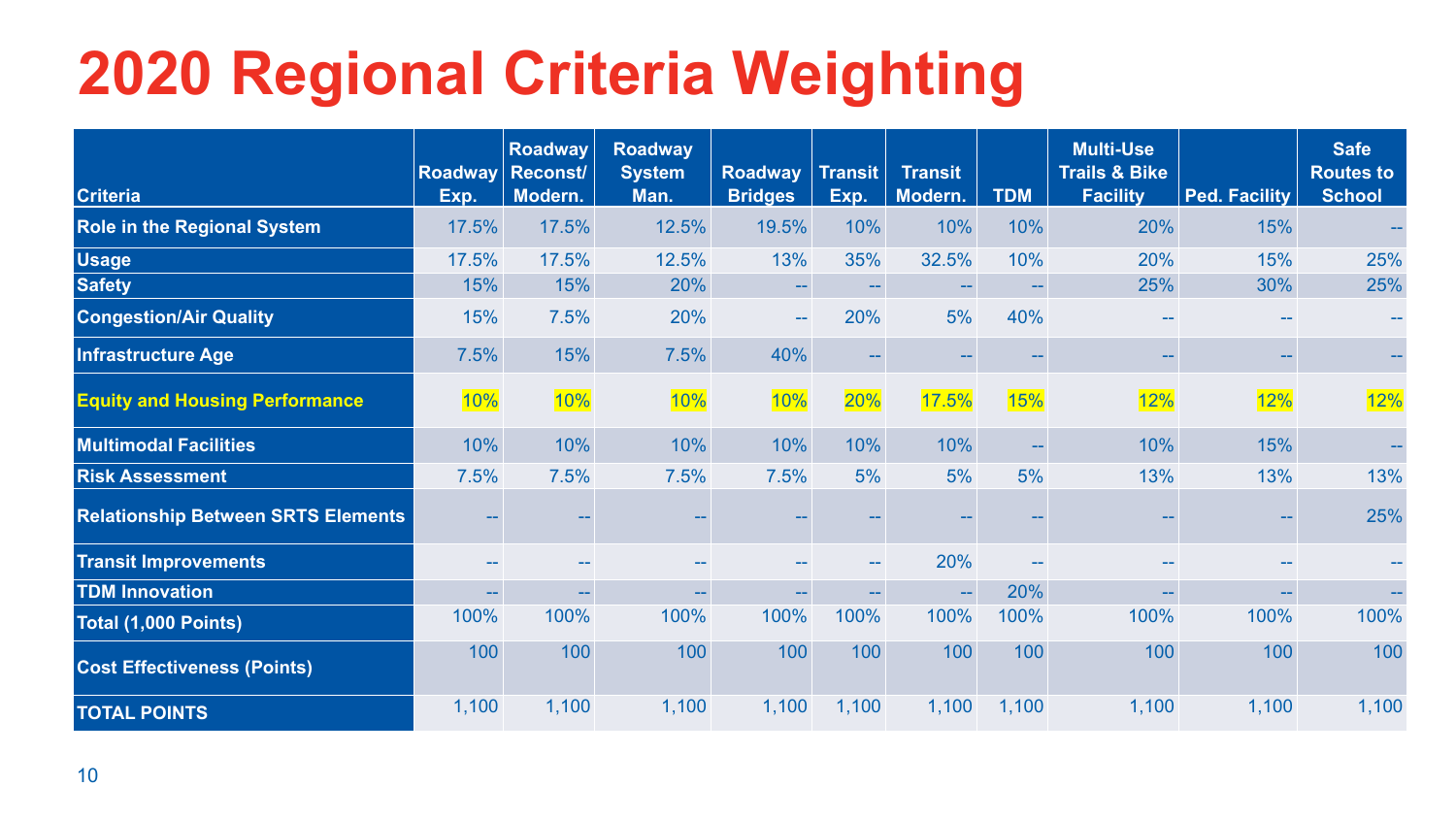

# **2020 Equity and Housing Scoring**

| <b>Category</b>                                        | <b>Measure A-1</b><br><b>Engagement</b><br>(Weight) | <b>Measure A-2</b><br><b>Equity Population</b><br>Benefits & Impacts<br>(Weight) | <b>Measure B-1</b><br><b>Housing</b><br><b>Performance Score</b><br>(Weight) | <b>Measure B-2</b><br><b>Affordable Housing</b><br><b>Access</b><br>(Weight) | Total Possible<br><b>Points</b><br>(Weight) |
|--------------------------------------------------------|-----------------------------------------------------|----------------------------------------------------------------------------------|------------------------------------------------------------------------------|------------------------------------------------------------------------------|---------------------------------------------|
| <b>Roadway Strategic</b><br><b>Capacity</b>            | 20(2%)                                              | 30(3%)                                                                           | 40(4%)                                                                       | $10(1\%)$                                                                    | 100 (10%)                                   |
| <b>Roadway Reconstruction/</b><br><b>Modernization</b> | 20(2%)                                              | 30(3%)                                                                           | 40(4%)                                                                       | $10(1\%)$                                                                    | 100 (10%)                                   |
| <b>Bridges</b>                                         | 20(2%)                                              | 30(3%)                                                                           | 40(4%)                                                                       | $10(1\%)$                                                                    | 100 (10%)                                   |
| <b>Spot Mobility and Safety</b>                        | 20(2%)                                              | 30(3%)                                                                           | 40(4%)                                                                       | $10(1\%)$                                                                    | 100 (10%)                                   |
| <b>Traffic Management</b><br><b>Technologies</b>       | 20(2%)                                              | 30(3%)                                                                           | 40(4%)                                                                       | $10(1\%)$                                                                    | 100 (10%)                                   |
| <b>Transit Expansion</b>                               | 60(6%)                                              | 90(9%)                                                                           | 40(4%)                                                                       | $10(1\%)$                                                                    | $200(20\%)$                                 |
| <b>Transit Modernization</b>                           | 50(5%)                                              | 75 (7.5%)                                                                        | 40(4%)                                                                       | $10(1\%)$                                                                    | 175 (17.5%)                                 |
| <b>Travel Demand</b><br><b>Management</b>              | 40(4%)                                              | 60(6%)                                                                           | 40(4%)                                                                       | $10(1\%)$                                                                    | 150 (15%)                                   |
| <b>Multiuse Trails</b>                                 | 30(3%)                                              | 40 (4%)                                                                          | 40(4%)                                                                       | $10(1\%)$                                                                    | 120 (12%)                                   |
| <b>Pedestrian</b>                                      | 30(3%)                                              | 40(4%)                                                                           | 40(4%)                                                                       | $10(1\%)$                                                                    | 120 (12%)                                   |
| <b>Safe Routes to School</b>                           | 30(3%)                                              | 40 (4%)                                                                          | 40(4%)                                                                       | $10(1\%)$                                                                    | 120 (12%)                                   |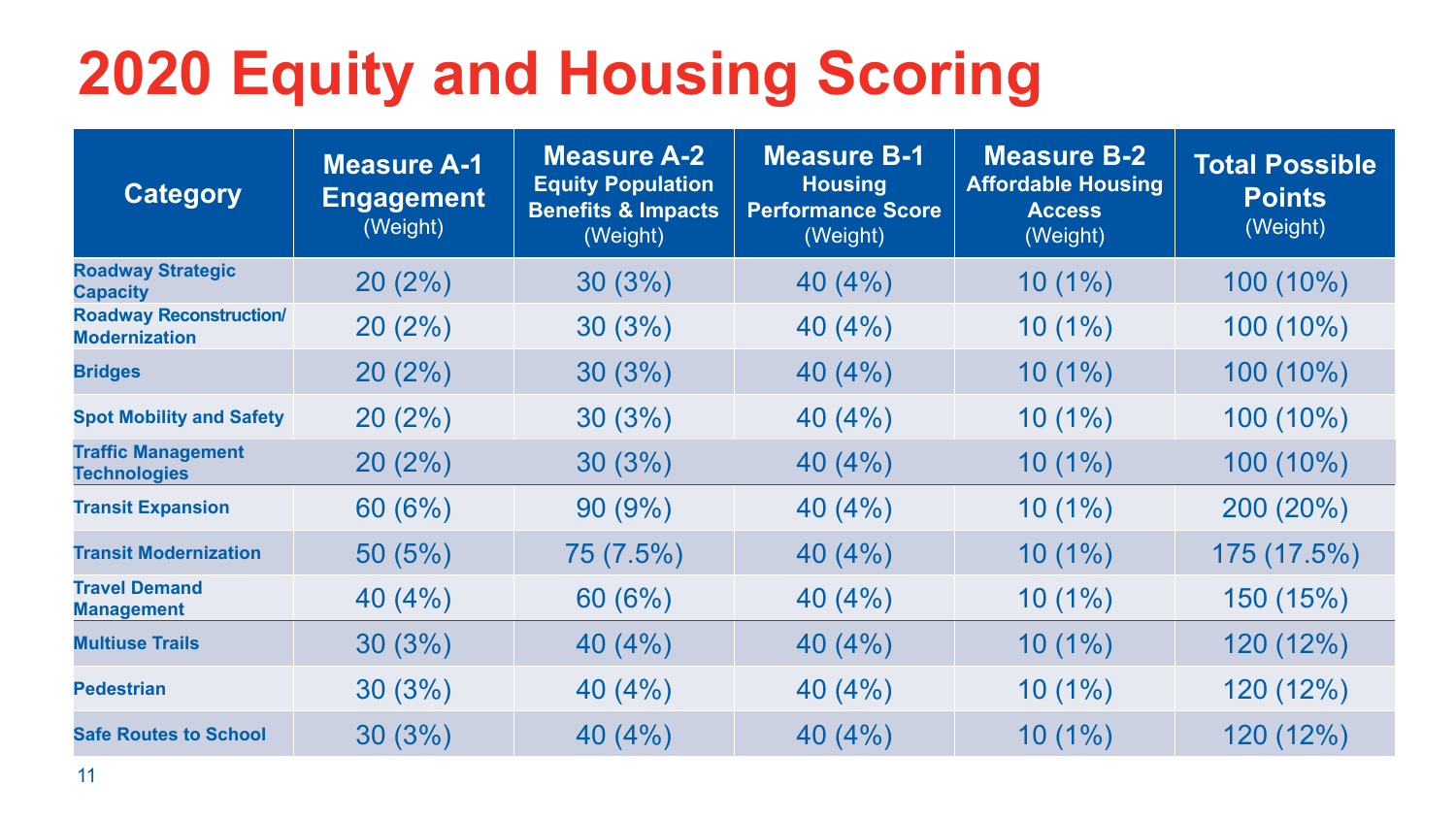### **Previous Scoring Equity Measure**

- **Engagement** 
	- Describe and map populations
	- Describe engagement and methods
- Benefits & Impacts
	- Describe benefits
	- Describe negative impacts
- Bonus Points

### **Housing Measure**

- Housing Performance Score
	- Score from whole city/township
	- Weighted average for multi-jurisdiction projects
- Affordable Housing Access
	- Describe and map any affordable housing within ½ mile of project
	- Describe access improvements for affordable housing residents

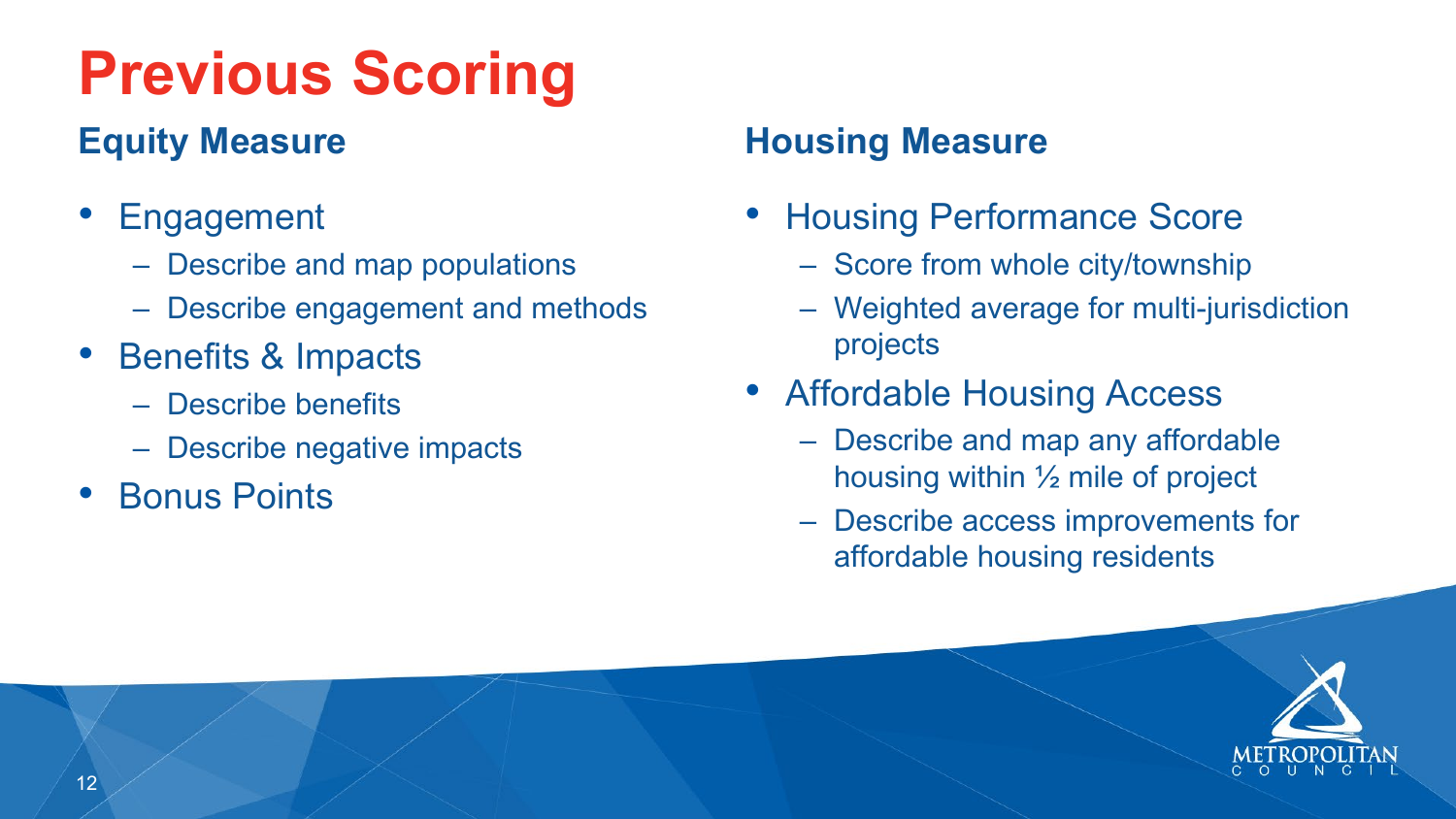• 10 projects received bonus points in 2020, geographically distributed through



### **2020 Bonus Points**

- In 2020, replaced the geographic multiplier with bonus points
- Bonus points only for projects scoring at least 80% on equity measures
	- 25 points for Areas of Concentrated Poverty with 50% people of color
	- 20 points for Areas of Concentrated Poverty
	- 15 points for census tracts above regional average for poverty or people of color
	- 10 points for all other areas
- the region, and 9 were ultimately funded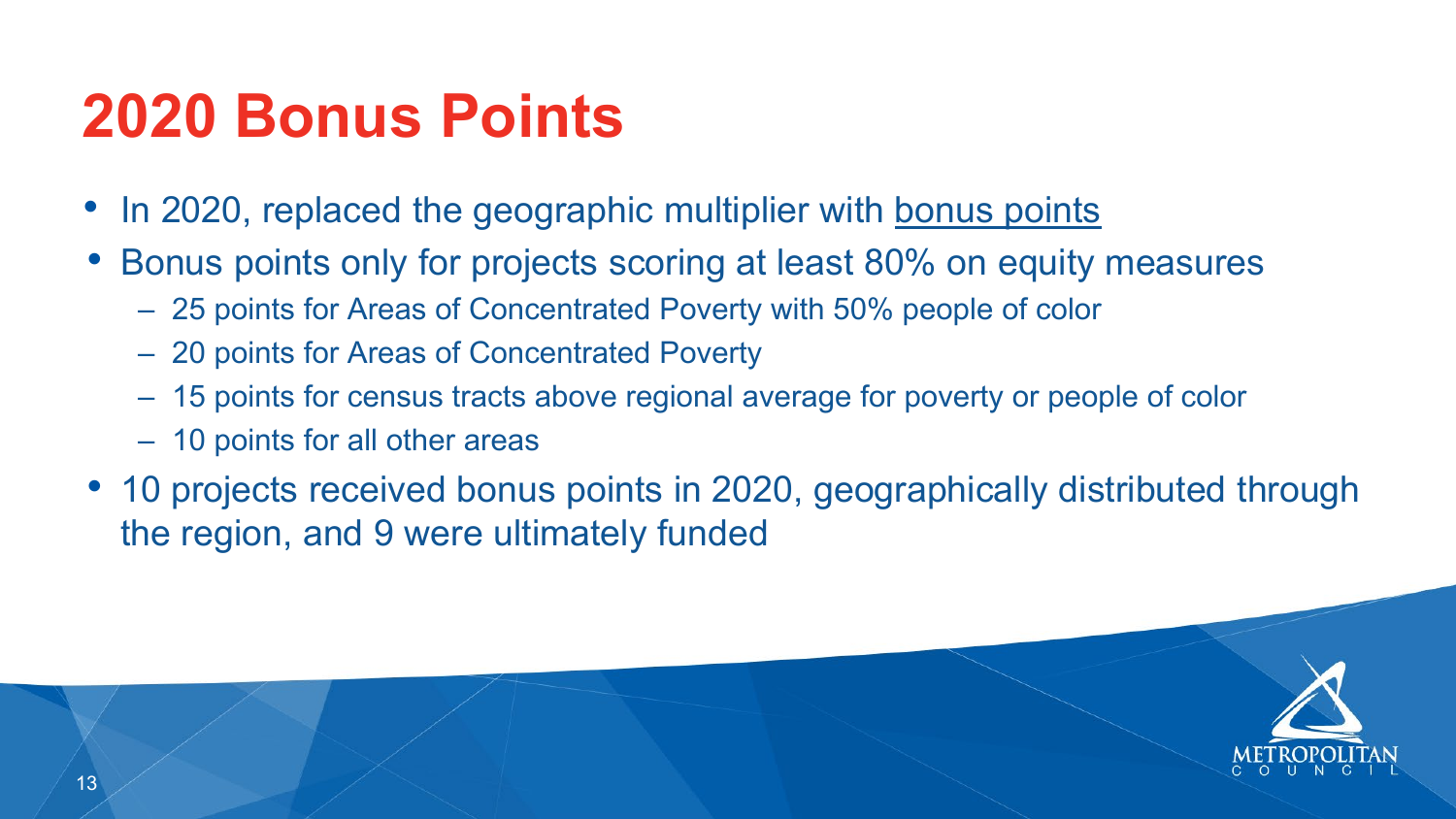## **2020 Scoring Observations**

- Many low scoring projects
	- No engagement or future engagement
- Few medium scoring projects
	- Equity populations described and/or engaged, but connected project need not identified
- Few high scoring projects
	- Engagement occurred, and input has influenced project
	- Project need connected to equity population feedback
- Mapping requirements and data needs confusing
	- High effort for 10 points
- Housing Performance Score
	- Not tied to project area



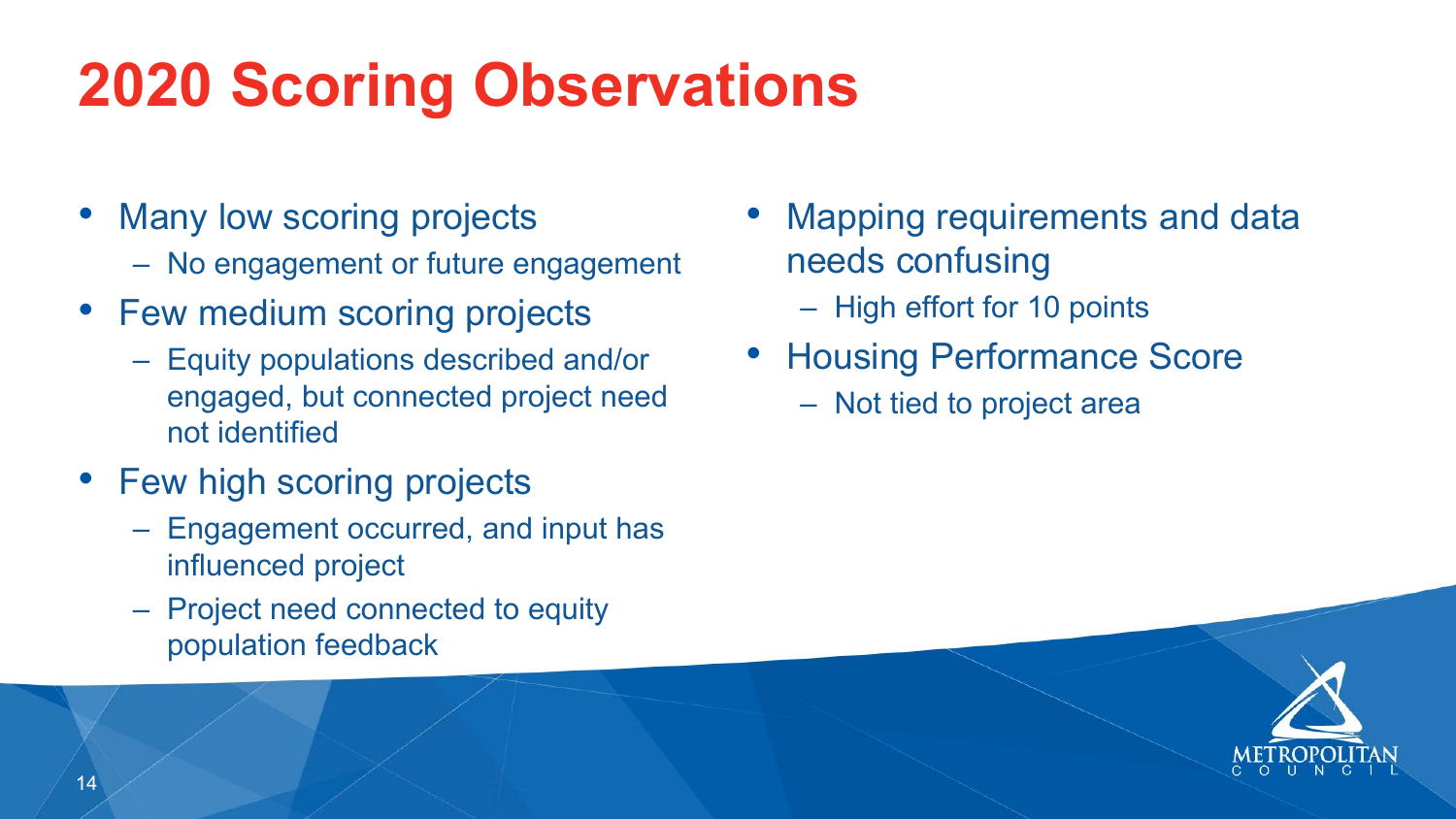# **2020 Application Observations**

- Storytelling approach is helpful for scorers
- Support application statements
	- Make connection between equity group feedback and project changes
	- Be specific about engagement at all project phases
- Differentiate between general and targeted engagement
	- How do needs and responses differ?
- Narrative should connect equity and affordable housing
- Describe who a project serves
	- Connection to childcare, schools, retail
	- Related access improvements
	- Specify how the project was prioritized or selected relative to engagement
- Learn from SRTS on youth engagement

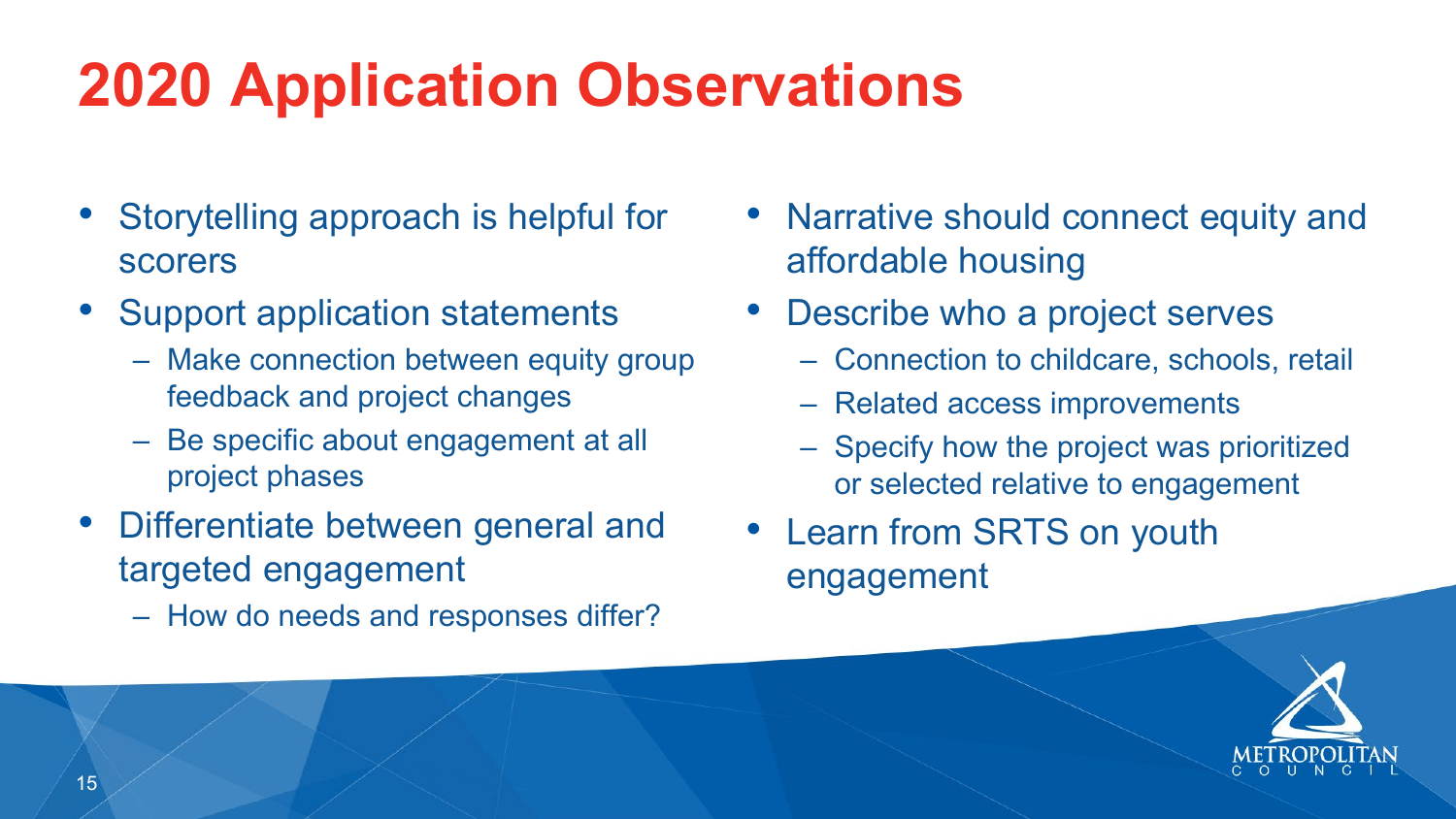## **2022 Proposed Changes**

- Measure A: Engagement, 30%
	- Now includes affordable housing
	- More guidance on successful response
- Measure B: Equity Population Benefits and Impacts, 40%
	- Focus on benefits, combined response
	- More guidance on successful response
- Measure C: Affordable Housing Access, 30%
	- Housing Performance Score removed
	- Focused on subsidized affordable housing, with Council-generated maps
	- Applicants encouraged to tell story about other affordable housing
	- Describe connection between residents and destinations



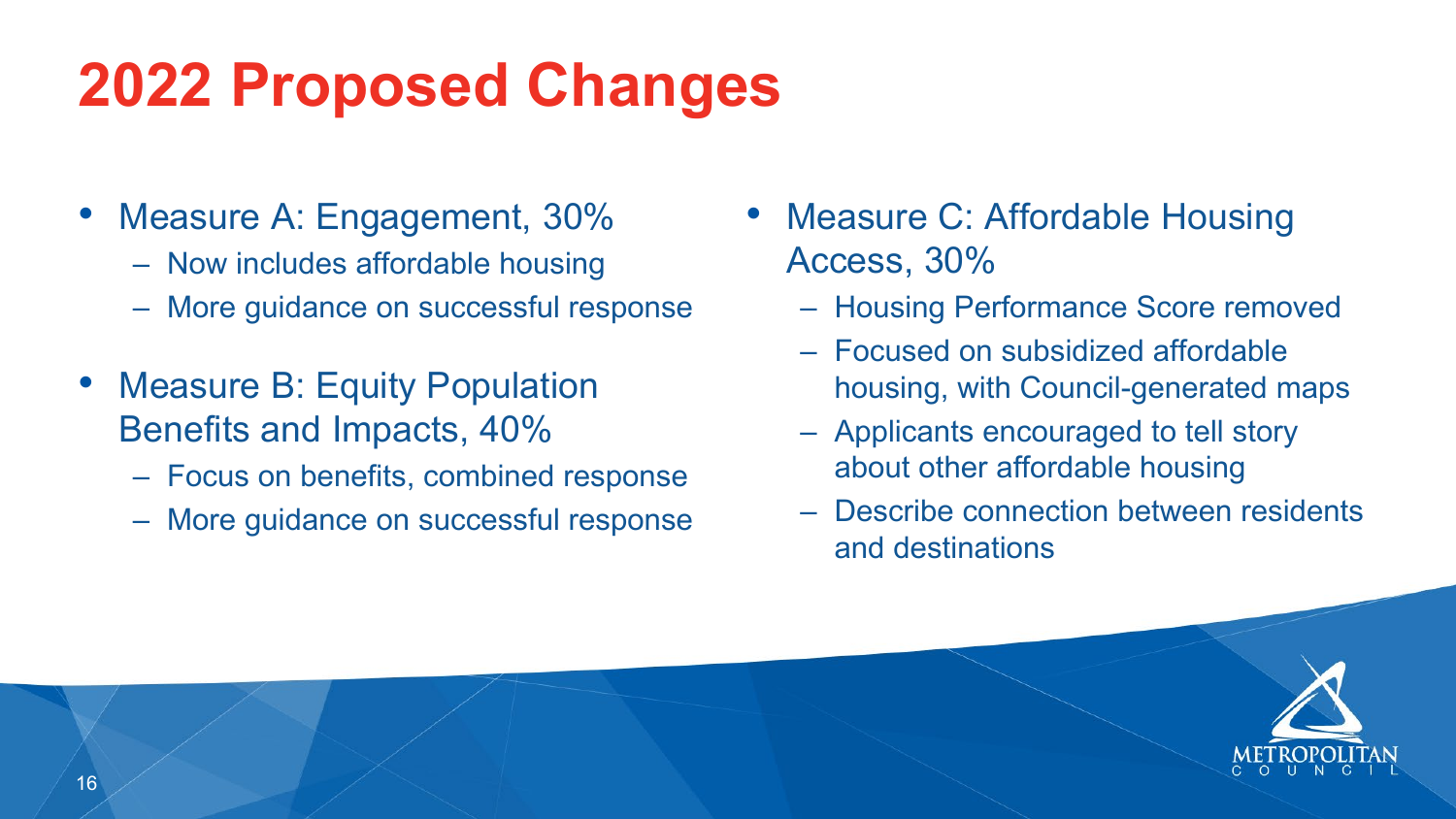# **2022 Equity and Housing Scoring**

### **Overall Weight Unchanged**



| <b>Category</b>                                        | <b>Measure A</b><br><b>Engagement</b><br>(Weight) | <b>Measure B</b><br><b>Benefits &amp; Impacts</b><br>(Weight) | <b>Measure C</b><br><b>Equity Population Affordable Housing</b><br><b>Access</b><br>(Weight) | <b>Total Possible</b><br><b>Points</b><br>(Weight) |
|--------------------------------------------------------|---------------------------------------------------|---------------------------------------------------------------|----------------------------------------------------------------------------------------------|----------------------------------------------------|
| <b>Roadway Strategic Capacity</b>                      | 30(3%)                                            | 40(4%)                                                        | 30(3%)                                                                                       | 100 (10%)                                          |
| <b>Roadway Reconstruction/</b><br><b>Modernization</b> | 30(3%)                                            | 40(4%)                                                        | 30(3%)                                                                                       | 100 (10%)                                          |
| <b>Bridges</b>                                         | 30(3%)                                            | 40(4%)                                                        | 30(3%)                                                                                       | 100 (10%)                                          |
| <b>Spot Mobility and Safety</b>                        | 30(3%)                                            | 40(4%)                                                        | 30(3%)                                                                                       | 100 (10%)                                          |
| <b>Traffic Management</b><br><b>Technologies</b>       | 30(3%)                                            | 40(4%)                                                        | 30(3%)                                                                                       | 100 (10%)                                          |
| <b>Transit Expansion</b>                               | 60(6%)                                            | 80(8%)                                                        | 60(6%)                                                                                       | 200 (20%)                                          |
| <b>Transit Modernization</b>                           | 50(5%)                                            | 75 (7.5%)                                                     | 50(5%)                                                                                       | 175 (17.5%)                                        |
| <b>Travel Demand Management</b>                        | 45(4.5%)                                          | 60(6%)                                                        | $45(4.5\%)$                                                                                  | 150 (15%)                                          |
| <b>Multiuse Trails</b>                                 | $36(3.6\%)$                                       | 48 (4.8%)                                                     | $36(3.6\%)$                                                                                  | 120(12%)                                           |
| <b>Pedestrian</b>                                      | $36(3.6\%)$                                       | 48 (4.8%)                                                     | $36(3.6\%)$                                                                                  | 120 (12%)                                          |
| <b>Safe Routes to School</b>                           | $36(3.6\%)$                                       | 48 (4.8%)                                                     | $36(3.6\%)$                                                                                  | 120 (12%)                                          |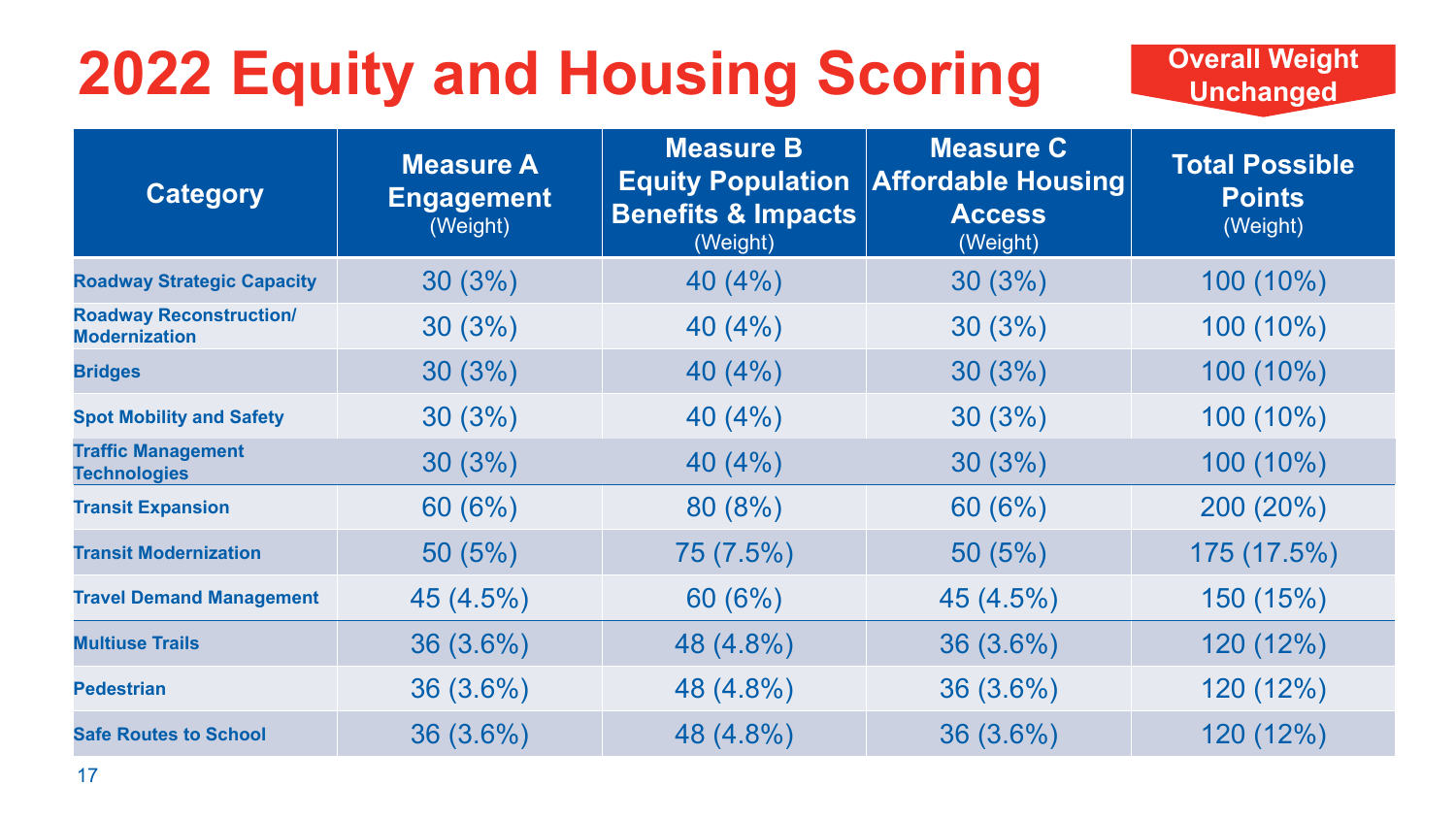



## **Bonus Point Change**

- In 2022, bonus points are proposed to apply across equity and housing measures
	- Applications receiving 80% of overall equity and housing criteria points would receive bonus points
- In 2022, bonus reflects Metropolitan Council discontinued use of ACP50 – 25 points for Areas of Concentrated Poverty with 50% people of color
	-
	- 20 points for Areas of Concentrated Poverty
	- 15 points for census tracts above regional average for poverty or people of color
	- 10 points for all other areas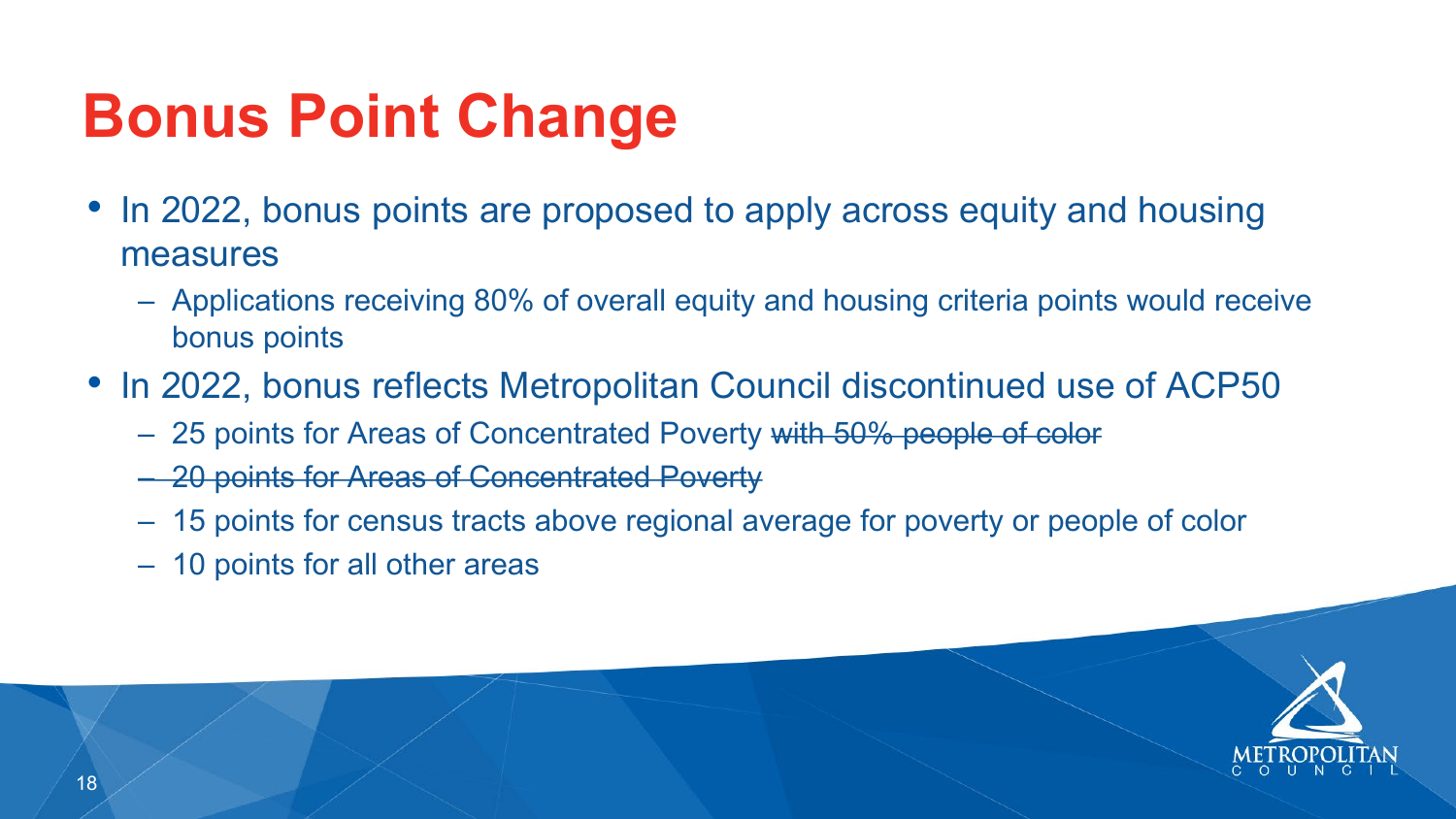



### A. Modal Funding Ranges B. Minimum and Maximum award amounts

## **Overall Regional Solicitation: Outstanding Issues**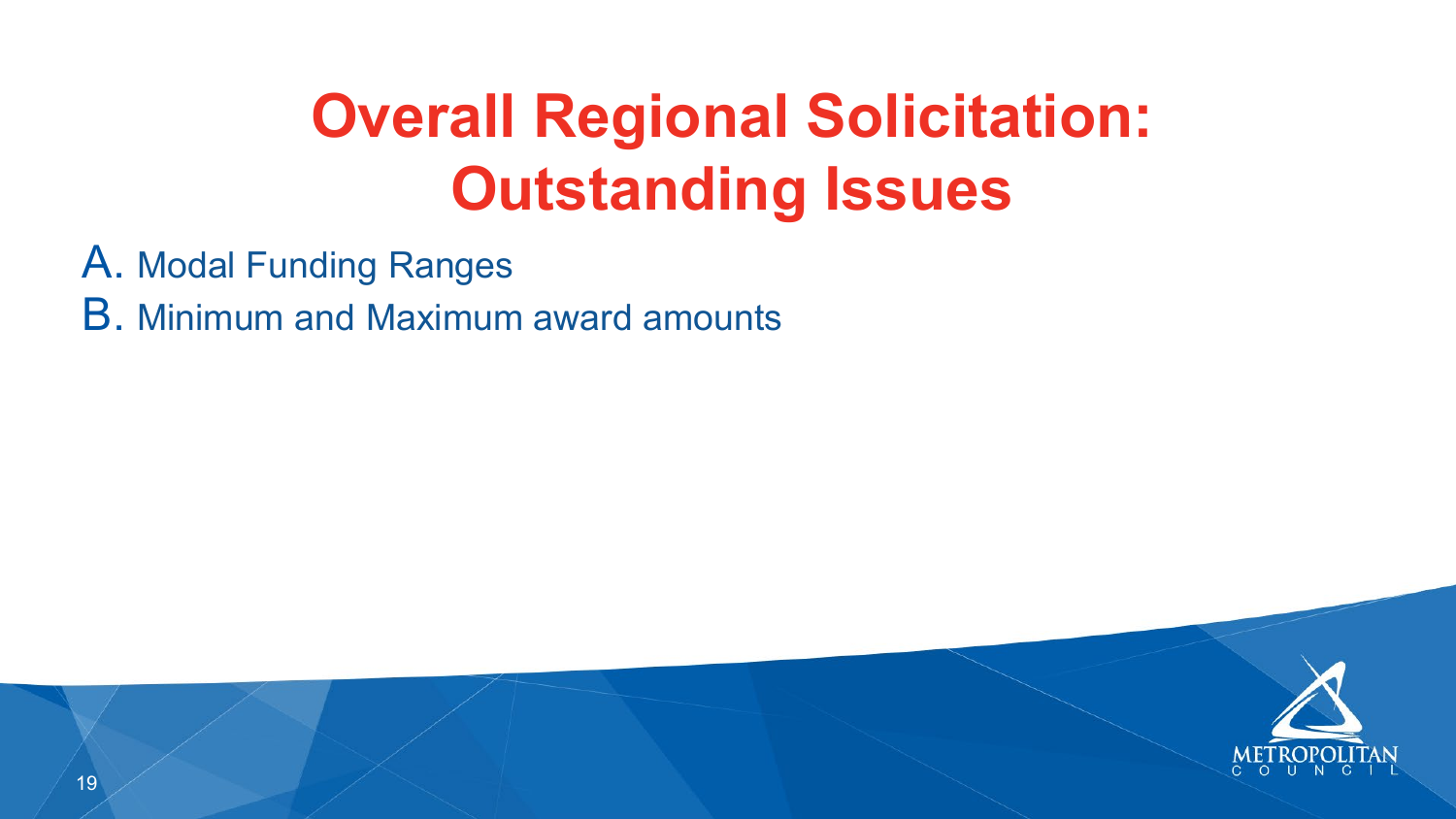





## **A. Modal Funding Ranges**

|               | <b>Roadways</b>                            | <b>Transit and TDM</b>                             | <b>Bicycle / Ped</b>   | <b>Total</b> |
|---------------|--------------------------------------------|----------------------------------------------------|------------------------|--------------|
| 2003-<br>2018 | <b>Range of 48%-68%</b><br>Midpoint: 58%   | Range of 22%-32% Range of 10%-20%<br>Midpoint: 27% | Midpoint: 15%          | 100%         |
| 2020          | <b>Range of 46%-65%</b><br>Midpoint: 55.5% | Range of 25%-35% Range of 9%-20%<br>Midpoint: 30%  | <b>Midpoint: 14.5%</b> | 100%         |

Note: 2020 also included a Unique Projects category set-aside of 2.5% (\$4.9M) of the total program for project selection in 2022.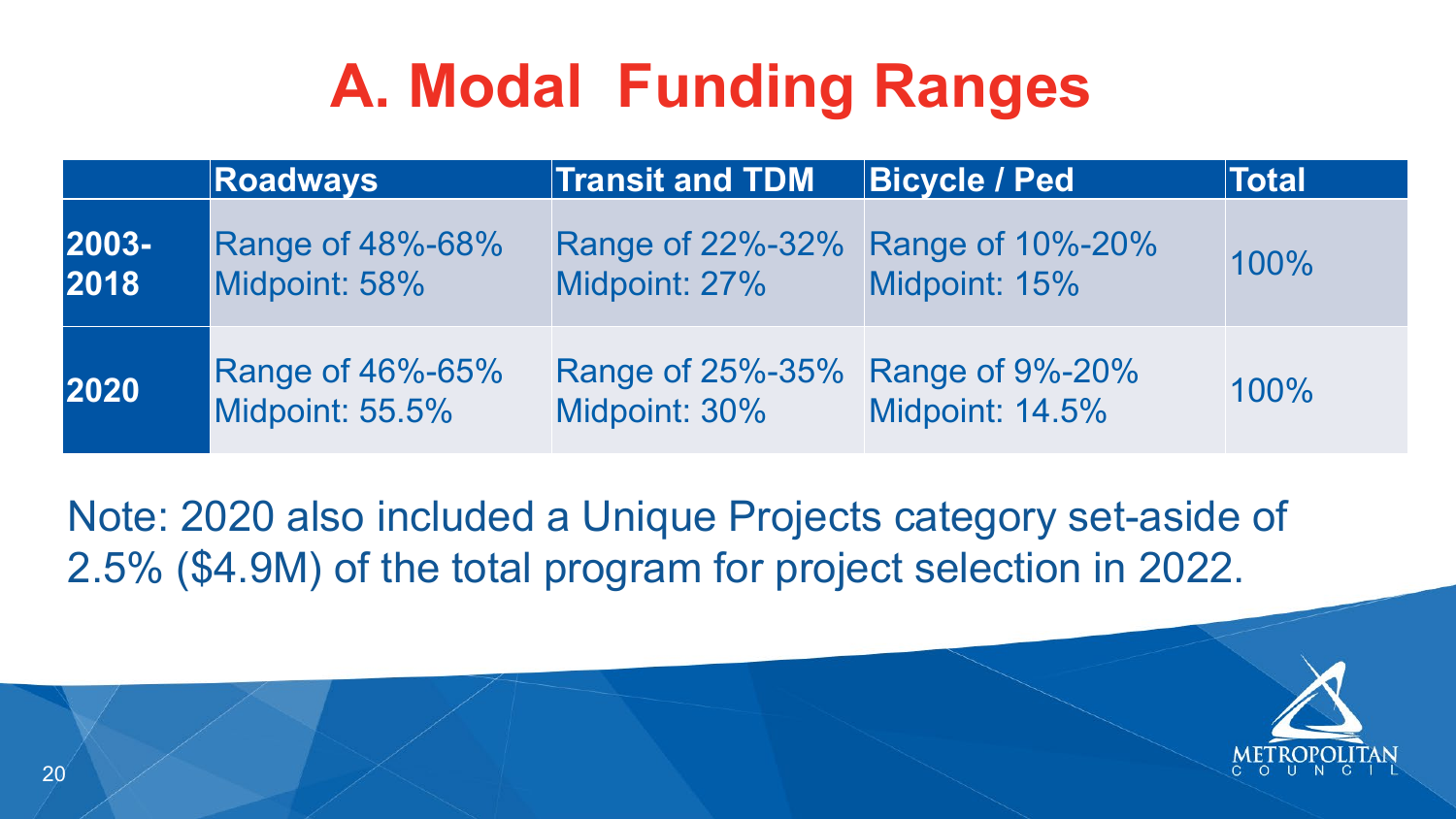# **B. Application Categ**

**Modal Application Categories:** 

**Roadways Including Multimodal Element** 

- **Traffic Management Technologies**
- **Spot Mobility and Safety**
- **Strategic Capacity**
- Roadway Reconstruction/ Modernizatio
- **Bridge Rehabilitation/Replacement**

|    | ory Min. & Max. Awards |                        |
|----|------------------------|------------------------|
|    | <b>Min Fed Award</b>   | Max Fed Award          |
| ts |                        |                        |
|    | \$250,000              | \$3,500,000            |
|    | \$1,000,000            | \$3,500,000            |
|    | \$1,000,000            | \$10,000,000           |
| n  | \$1,000,000            | \$7,000,000            |
|    | \$1,000,000            | \$7,000,000            |
|    |                        |                        |
|    | N/A                    | \$25,000,000           |
|    | \$500,000              | \$7,000,000            |
|    | \$500,000              | \$7,000,000            |
|    | \$100,000              | \$500,000              |
|    |                        |                        |
|    | \$250,000              | \$5,500,000            |
|    | \$250,000              | \$1,000,000            |
|    | \$250,000              | \$1,000,000            |
|    | \$500,000              | \$4,000,000<br>O U N C |



**Transit and TDM Projects**

- **Arterial Bus Rapid Transit Project**
- **Transit Expansion**
- **Transit Modernization**
- **Travel Demand Management (TDM)**

**Bicycle and Pedestrian Facilities**

- **Multiuse Trails and Bicycle Facilities**
- **Pedestrian Facilities**
- **Safe Routes to School**

**Unique Projects**